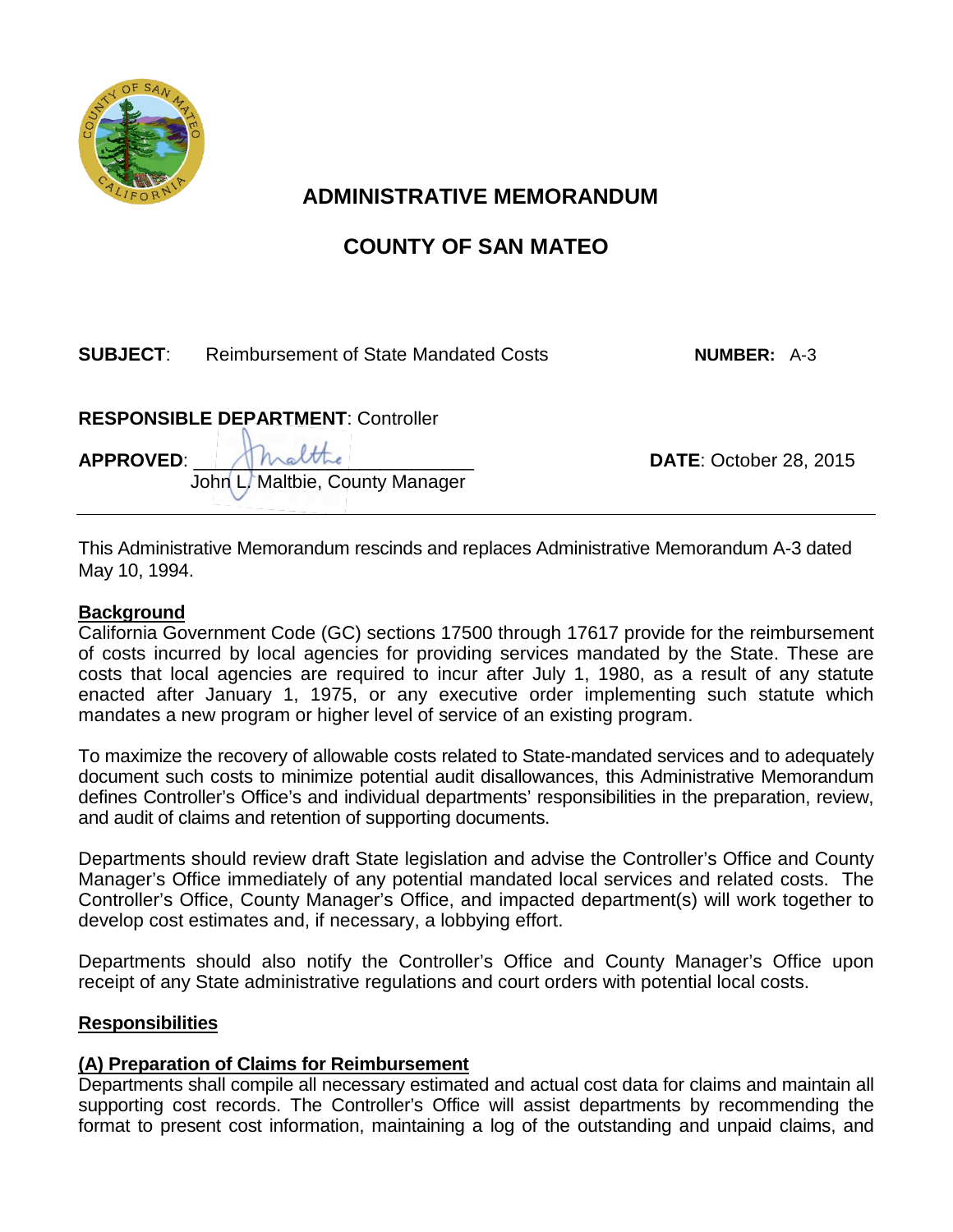advising departments of deadlines for new and continuing claims. The Controller's Office will also review, sign and send the final claims to the State. Any resulting reimbursement from the State must be forwarded to the County Manager's Office (CMO) for deposit. If a department has questions regarding whether a particular cost is allowable pursuant to claim-specific parameters and guidelines, the department should contact the Controller's Office, which will confer with County Counsel for guidance and assistance, as needed.

#### **(B) Review of Claims for Reimbursement**

The Controller's Office shall submit draft claims to the departments for review, and departments shall be responsible for reviewing prepared cost claims for accuracy of claimed costs based on the supporting estimated and actual cost documents and data and for providing feedback to the Controller's Office. Such reviews shall be completed within five (5) business days.

### **(C) Records Retention**

Departments shall implement procedures to retain and store supporting documents related to mandated costs until such claim has been **fully paid** by the State or otherwise finally resolved. Staff turnover should not impact retention of these important cost documents. The departments shall inform the Controller's Office of their retention, storage and archiving procedures for records related to claimed costs.

#### **(D) State Controller's Audit of Reimbursement Claims**

The State Controller's Office may conduct a desk review or a field audit of the cost reimbursement claims filed by the County. Departments shall notify the Controller's Office of such audit initiations and coordinate all audit related activities with the Controller's Office until the conclusion of such audits.

#### **Statutory Deadlines**

### **1. First Time Claims (Initial Filing)**

Mandates newly funded by the Legislature are due 120 days after the State Controller releases the claiming instructions. The Controller's Office will notify departments of newly approved mandates that are eligible for cost reimbursement and will also notify departments of the date that any claiming instructions are released.

#### **2. Annual Recurring Claim Filing**

Following the completion of a fiscal year, the department assembles actual costs for the previous fiscal year(s) and estimated costs for the current fiscal year for each mandated cost to be claimed and forwards this information to the Controller. Such information should be forwarded to the Controller's Office by November 15 of each year. The Controller's Office will submit actual and estimated cost claims to the State on or before January 31 of each year, unless otherwise specified in the claiming instructions.

#### **A. Late Filing Penalty:**

A late filing penalty is equal to 10% of claim amount or \$1,000, whichever is less.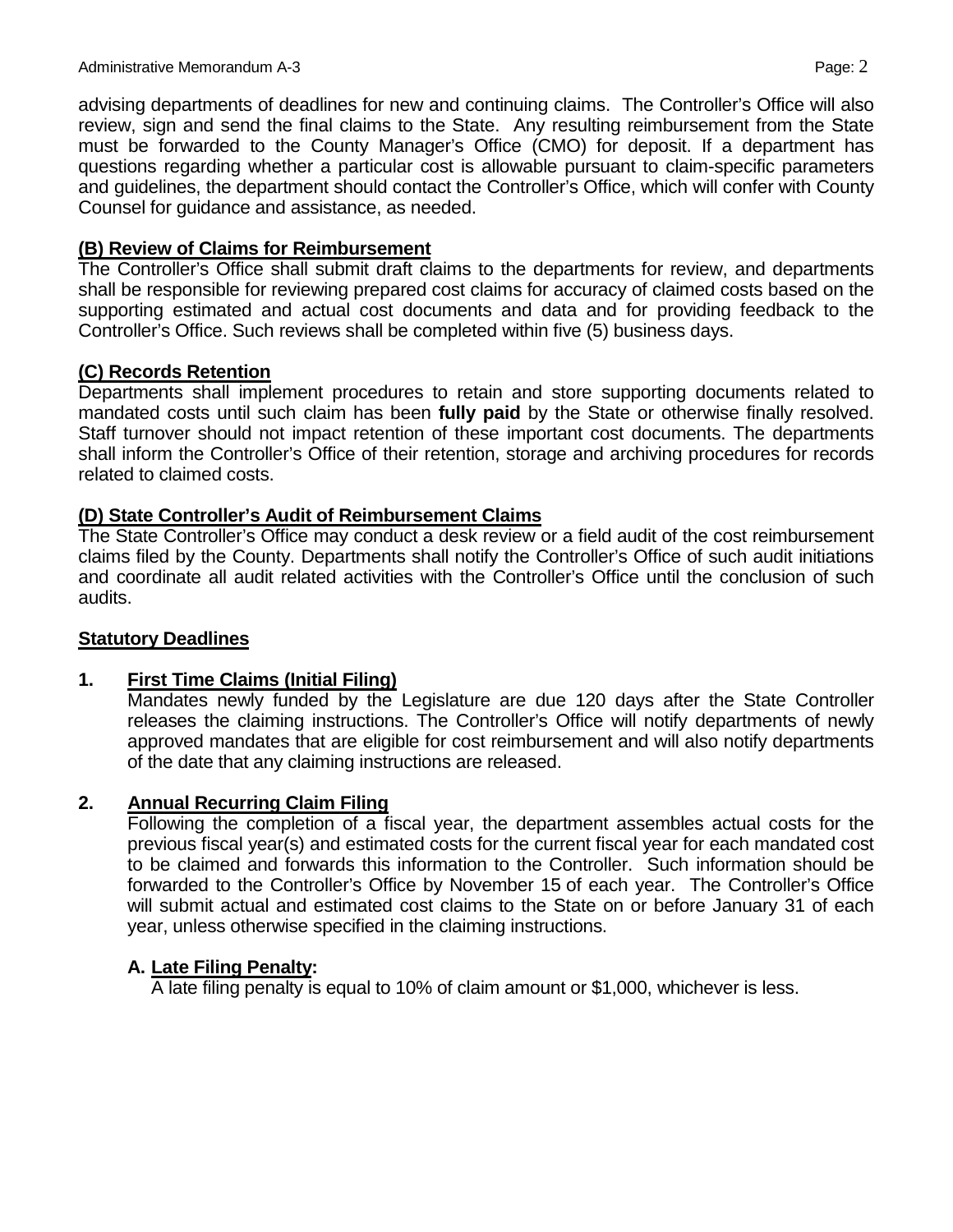# **ON-GOING CLAIMS – APPROXIMATE TIMETABLE**

| <b>Responsible</b>         | <b>Due Date</b> | <b>Action</b>                                                                                                                                                                                                                                                                                                                                                                                                                                                                                                                                                                                                                                     |
|----------------------------|-----------------|---------------------------------------------------------------------------------------------------------------------------------------------------------------------------------------------------------------------------------------------------------------------------------------------------------------------------------------------------------------------------------------------------------------------------------------------------------------------------------------------------------------------------------------------------------------------------------------------------------------------------------------------------|
| Departments                | Continuous      | Identify and maintain log of all legislative bills<br>mandating local services and related costs.                                                                                                                                                                                                                                                                                                                                                                                                                                                                                                                                                 |
| Departments                | February        | Include estimated mandated cost reimbursement<br>revenue in budget request (Revenue Account<br>#1864). Please be aware that the State often<br>defers mandated cost reimbursements and, due<br>to changes in the County budget process back in<br>2002, some State mandated cost reimbursements<br>will be credited to operating departments, and<br>some will be credited to Non-Departmental<br>questions<br>regarding<br><b>State</b><br>Services.<br>Any<br>reimbursements<br>mandated<br>cost<br>should<br>be<br>directed to the County Budget Director or your<br>Budget, Policy and Performance Analyst in the<br>County Manager's Office. |
| <b>Controller's Office</b> | August          | <b>Determine</b><br>amount<br>of<br>outstanding<br>cost<br>reimbursement claims revenues from previously<br>filed claims for inclusion in year-end financials.                                                                                                                                                                                                                                                                                                                                                                                                                                                                                    |
| <b>Controller's Office</b> | October 1       | Request departments to submit previous year<br>actual cost data and estimated costs for on-going<br>advice<br>regarding<br>claim<br>claims.<br>Provide<br>requirements based on claim-specific parameters<br>and guidelines.                                                                                                                                                                                                                                                                                                                                                                                                                      |
| Departments                | November 15     | Submit actual cost claim documents and data to<br>the Controller's Office for the prior fiscal year.                                                                                                                                                                                                                                                                                                                                                                                                                                                                                                                                              |
| <b>Controller's Office</b> | January 31      | Review supporting cost data and documents<br>provided by departments, prepare and submit<br>claim to State Controller before January 31.                                                                                                                                                                                                                                                                                                                                                                                                                                                                                                          |